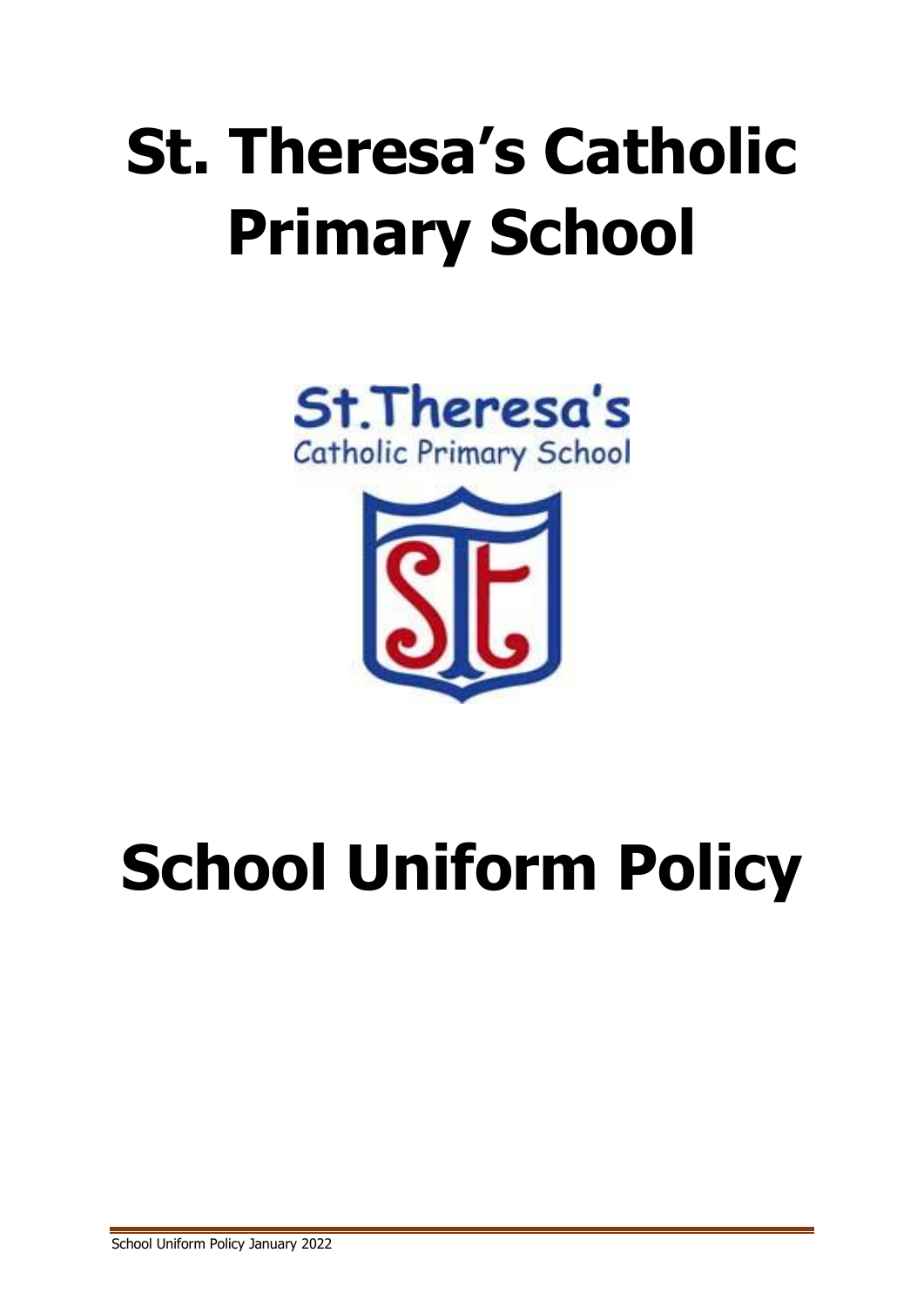"We learn together, we play together, we pray together, we grow together in the love of God"



## Validation Grid

| <b>Title</b>                                      | <b>School Unfiorm Policy</b>       |  |  |  |
|---------------------------------------------------|------------------------------------|--|--|--|
| <b>Author</b>                                     | James Troy                         |  |  |  |
| <b>Associate Author</b>                           | N/A                                |  |  |  |
| <b>Committee</b>                                  | Wellbeing                          |  |  |  |
| <b>Target Audience</b>                            | <b>School Community</b>            |  |  |  |
| <b>Stakeholders</b><br><b>Consulted</b>           | Governors                          |  |  |  |
| <b>Curriculum / Non</b><br><b>Curricular</b>      | Non Curricular                     |  |  |  |
| <b>Associated Policies /</b><br><b>Documents</b>  | Health & Safety, Critical Incident |  |  |  |
| <b>New Policy or Review</b><br>of Existing Policy | <b>New</b>                         |  |  |  |
| <b>Date of Submission</b>                         | January 2022                       |  |  |  |
| <b>Date for Review</b>                            | January 2024                       |  |  |  |
| <b>Review Term</b>                                | 2 years                            |  |  |  |
| <b>Statutory</b>                                  | <b>No</b>                          |  |  |  |

Headteacher DWDWN Barbara Costa

Chair of Governors **Fiona** Kerin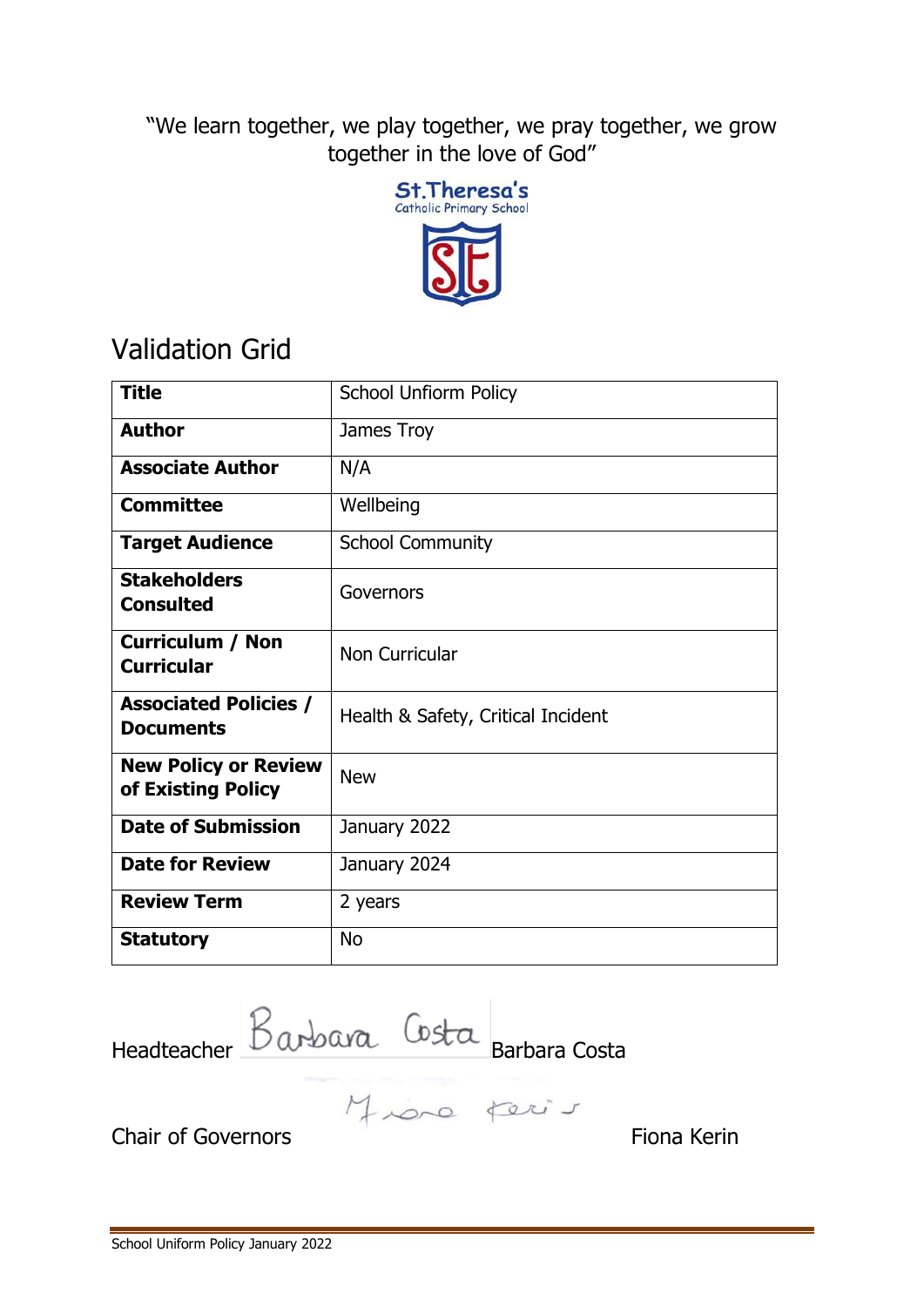## Contents

Ŧ,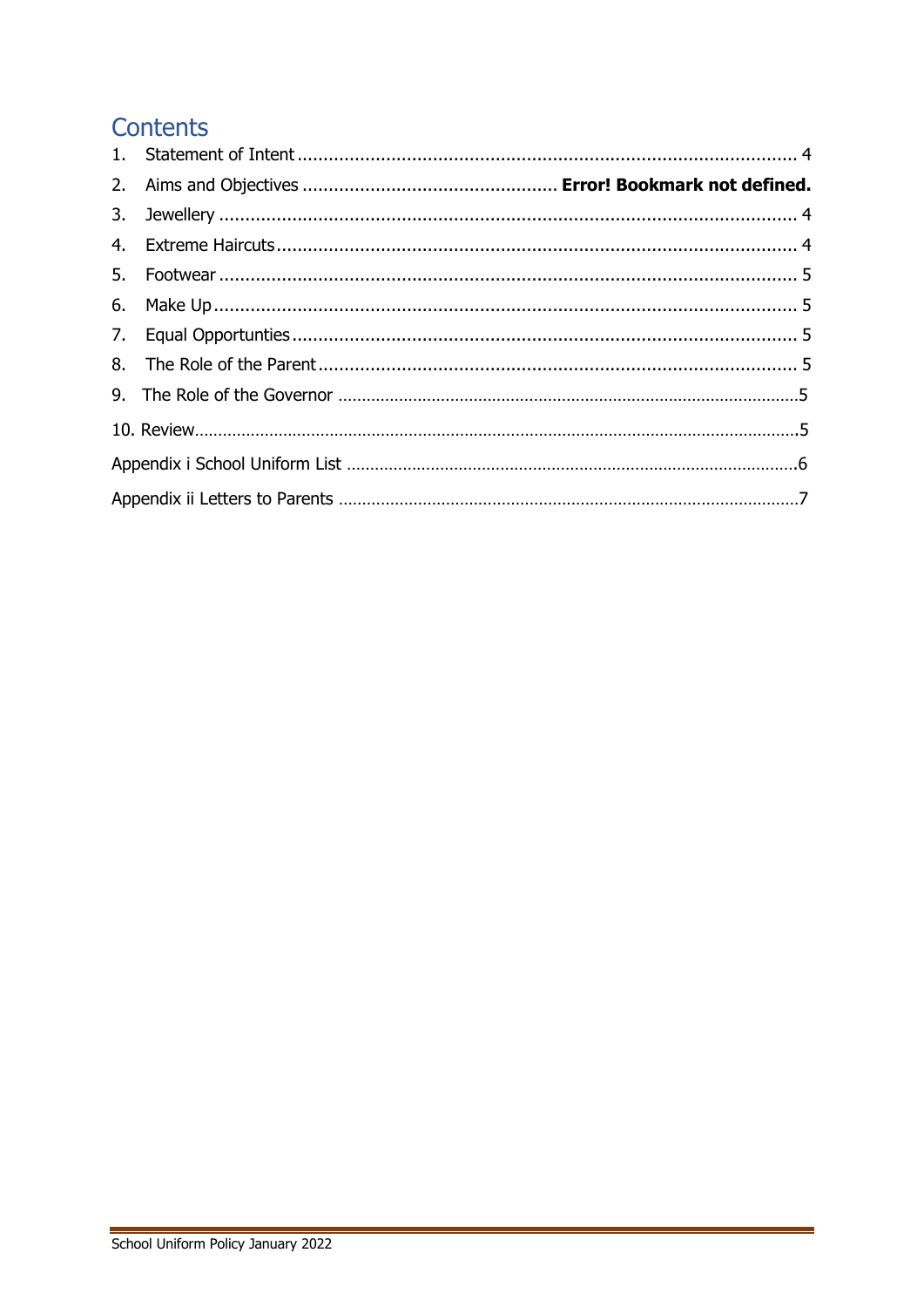#### <span id="page-3-0"></span>**1. Statement of Intent**

It is a St Theresa's Catholic Primary School policy that all children wear school uniform with the St Theresa's crest when attending school, or when participating in a school organised event outside normal school hours. We provide a complete list of the items needed for school uniform in our list in this policy.

#### **2. Aims and Objectives**

Our policy on school uniform is based on the notion that school uniform:

- Promotes a sense of pride in the school.
- Engenders a sense of community and belonging towards the school.
- Is practical and smart.
- Identifies the children with the school.

• Prevents children from coming to school in fashion clothes that could be distracting in class.

- Makes children feel equal to their peers in terms of appearance.
- Is regarded as suitable wear to school and good value for money by most parents.
- Is designed with health and safety in mind.
- Encourages good self-discipline.

• Teaches children value of self-expression without depending on clothes or things being owned.

#### **3. Jewellery**

On health and safety grounds the only items of jewellery we allow children to wear in our school are small stud earrings and watches. If children arrive in school wearing unacceptable items of jewellery the child will be asked to remove them and hand them to the class teacher and they will be returned at the end of the day. A letter will then be sent to parents/carers outlining the school policy.

#### **4. Extreme Haircuts**

Hair should be neat and tidy and be tied up at all times. Children with hair length which falls below the shoulders must have it tied up at all times with a black, brown, red or blue plain band. Large hair accessories are not permitted.

The school does not permit children to have 'extreme' haircuts that could serve as a distraction to other children. This includes the shaving of letters, logos or names into child's hair, Mohicans, steps/undercuts or coloured hair.

If children arrive in school will such haircuts, then a letter will be sent home outlining the school policy and the parents/carers will be asked to rectify the child's haircut.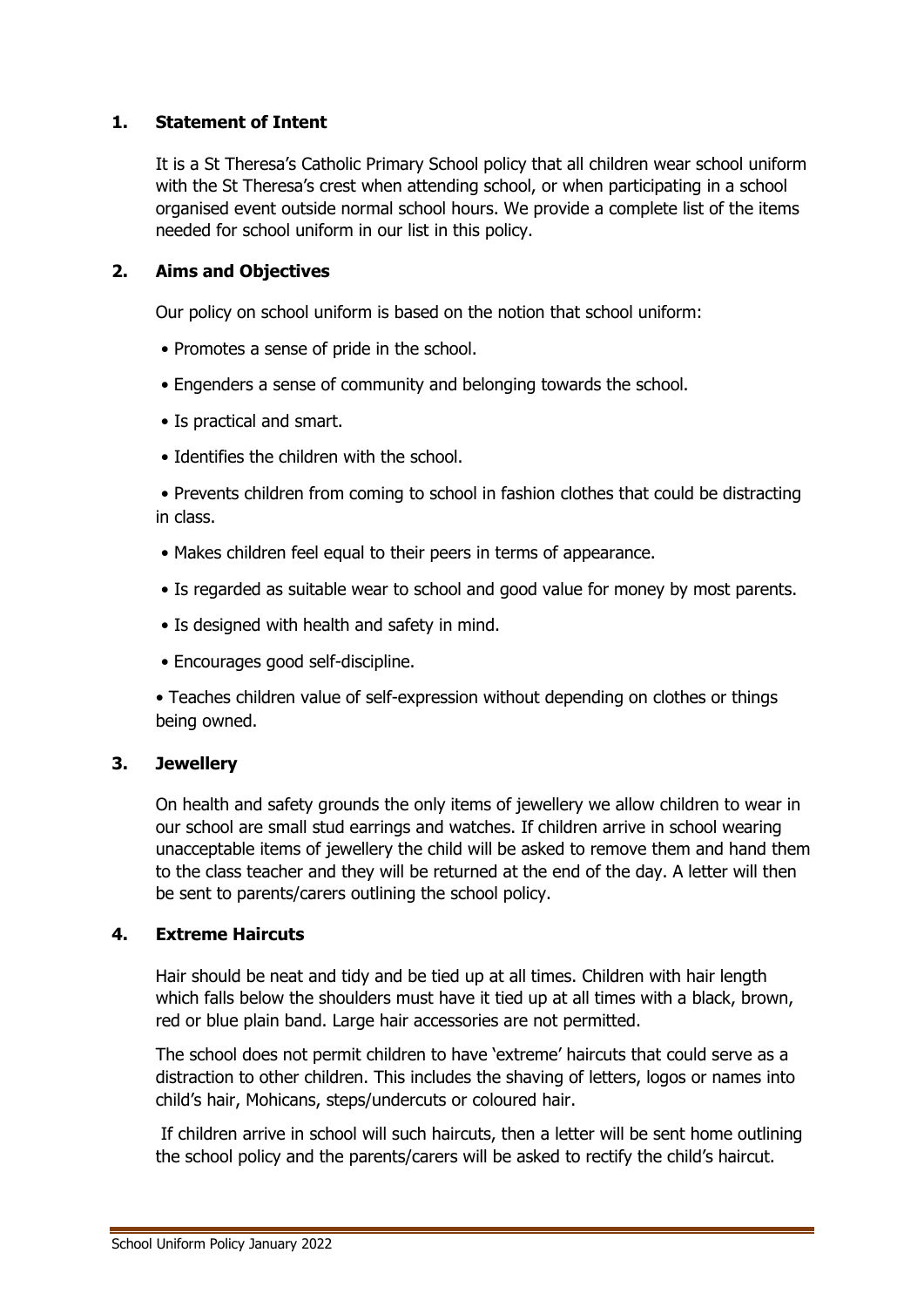#### **5. Footwear**

The school wants all children to grow into healthy adults. We believe that it is dangerous for children to wear shoes that have platform soles, ballet pumps, high heels, or stiletto heels, so we do not allow children to wear such shoes in our school. Neither do we allow children to wear trainers to school unless it is their P.E day; this is because we think that this footwear is appropriate for sport or for leisurewear, but is not in keeping with the smart appearance of a school uniform. We require all children to wear **black shoes with laces or a fastening strap**. Children should not wear boots in school.

#### **6. Make Up**

No makeup, nail varnish on fingers or toes or temporary tattoos should be worn.

#### **7. Equal Opportunities**

All children have equal access to wearing school uniform regardless of their culture, race, religion, gender, ability.

#### **8. The Role of Parents**

We ask all parents who send their children to our school to support the school uniform policy. We believe that parents have a duty to send their children to school correctly dressed and ready for their daily schoolwork. One of the responsibilities of parents is to ensure that their child has the correct uniform, and that it is clean and in good repair.

If any parent would like the school to modify the uniform policy, they should make representation, in the first instance, to the Headteacher.

#### **9. The Role of Governors**

The governing body supports the Headteacher in implementing the school uniform policy. It considers all representations from parents regarding the St Theresa's uniform policy and liaises with the Headteacher to ensure that the policy is implemented fairly and with sensitivity.

It is the governors' responsibility to ensure that the school uniform meets all regulations concerning equal opportunities. Governors ensure that the school uniform policy helps children to dress sensibly, in clothing that is hardwearing, safe and practical.

Governors accept that, even though the school is able to provide uniform at a reasonable cost, some parents may find the purchasing of uniform difficult. If parents are unable, because of financial hardship, to provide the St Theresa's school uniform for their children, then they should discuss this with the Headteacher who may be able to offer some donated uniform or financial support from school funds.

#### **10. Review**

 Reviewed January 2022 To be reviewed January 2024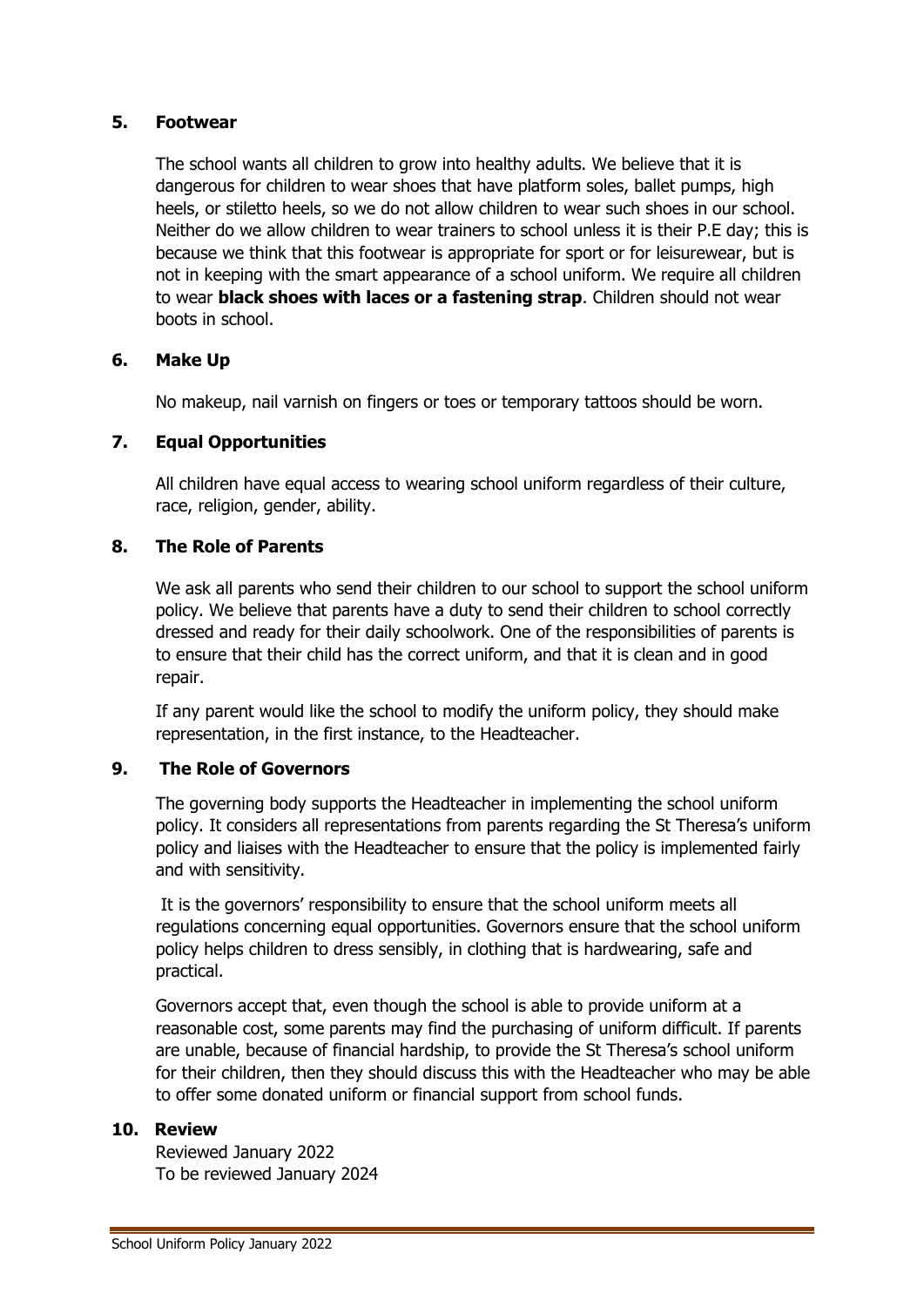#### Appendix i

#### **School Uniform List**

| Winter Uniform - Autumn mid Term to end of Spring Term                                                                                                                                                                                                                                                             |                                                                                                                                                                                                                                                                                                                                                                                                       |  |  |  |  |
|--------------------------------------------------------------------------------------------------------------------------------------------------------------------------------------------------------------------------------------------------------------------------------------------------------------------|-------------------------------------------------------------------------------------------------------------------------------------------------------------------------------------------------------------------------------------------------------------------------------------------------------------------------------------------------------------------------------------------------------|--|--|--|--|
| <b>Boys</b>                                                                                                                                                                                                                                                                                                        | Girls                                                                                                                                                                                                                                                                                                                                                                                                 |  |  |  |  |
| White shirt and navy & red striped<br>school tie Navy blazer (optional)<br>Grey trousers (long or short)<br>Navy-blue V-neck pullover with crest<br>Grey socks<br><b>Black shoes</b><br>Navy raincoat or navy anorak<br>Navy woollen hat with school crest<br>Navy scarf & gloves Navy Fleece with<br>school crest | White blouse and navy & red striped<br>$\bullet$<br>school tie<br>Navy blazer (optional)<br>Navy pinafore dress/skirt<br>Navy trousers<br>Navy cardigan with school crest or V-<br>neck pullover with crest<br>Long white/navy socks /navy tights<br><b>Black Shoes</b><br>Navy raincoat or navy anorak<br>Navy woollen hat with school crest<br>Navy scarf & gloves<br>Navy fleece with school crest |  |  |  |  |
| Summer Uniform - Summer Term to Autumn mid term                                                                                                                                                                                                                                                                    |                                                                                                                                                                                                                                                                                                                                                                                                       |  |  |  |  |
| <b>Boys</b>                                                                                                                                                                                                                                                                                                        | Girls                                                                                                                                                                                                                                                                                                                                                                                                 |  |  |  |  |
| White polo shirt with school crest<br>Grey trousers (long or<br>short)<br>optional<br>Navy-blue V-neck pullover with crest<br>Grey socks Black shoes<br>Sun cap with school crest                                                                                                                                  | Summer dress<br>Navy-blue V-neck pullover with crest<br>Grey trousers (long or short) – optional<br>White or navy socks<br>$\bullet$<br>Black shoes Sun cap with school crest<br>$\bullet$                                                                                                                                                                                                            |  |  |  |  |

Information for parents regarding buying the school uniform is available at the school office.

School Uniform P.E. Kit

| Outdoor PE - Boys & Girls                                                                                                                                                                                                               | Indoor PE - Boys & Girls                                                                    |
|-----------------------------------------------------------------------------------------------------------------------------------------------------------------------------------------------------------------------------------------|---------------------------------------------------------------------------------------------|
| • White round neck t shirt with school<br>crest or plain white round t shirt<br>Round neck sweat shirt with school<br>$\bullet$<br>crest<br>• Navy plain tracksuit bottoms in cold<br>weather<br>• Navy shorts in warm weather Trainers | • White round neck t shirt with school<br>crest or plain white round t shirt<br>Navy shorts |

All clothing and equipment brought into school must be labelled. This includes all school and P.E. wear, coats, navy accessories and shoes.

Swimming costumes (Years 4-6):

| <b>Boys</b>                                          | <b>Girls</b>                                    |
|------------------------------------------------------|-------------------------------------------------|
| Swimming trunks/ Speedos (No shorts)<br>Swimming hat | One-piece costume<br>No bikinis<br>Swimming hat |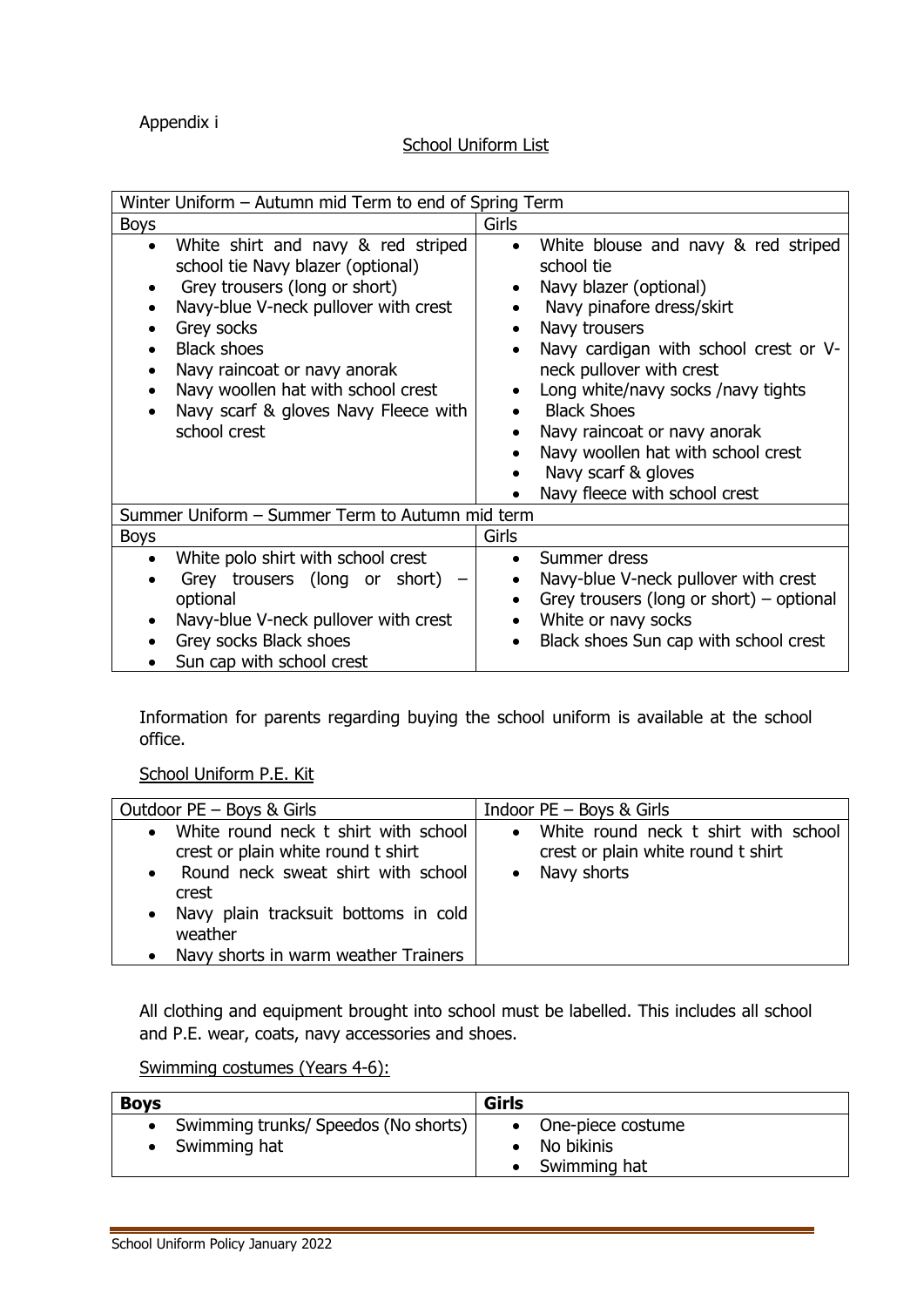Appendix ii Letters to Parents

Date \_\_\_\_\_\_\_\_\_\_\_\_\_\_

#### Dear Parent/Carer,

Your child came to school today without the correct uniform. This is marked below on our official uniform list.

#### **KS1&2 Winter**

| <b>Boys</b>                                                                                                            |                           |        | Girls                                                            |              |  |  |  |  |
|------------------------------------------------------------------------------------------------------------------------|---------------------------|--------|------------------------------------------------------------------|--------------|--|--|--|--|
| White shirt                                                                                                            | $\Box$                    |        | White blouse                                                     | П            |  |  |  |  |
| Long grey trousers                                                                                                     | $\Box$                    |        | Navy blue tunic or trousers                                      | $\perp$      |  |  |  |  |
| Navy blue v neck jumper                                                                                                | $\Box$                    |        | Navy blue cardigan                                               | $\perp$      |  |  |  |  |
| School tie                                                                                                             | $\Box$                    |        | School tie                                                       | $\Box$       |  |  |  |  |
| Black shoes (not trainers)                                                                                             | $\Box$                    |        | Black shoes (not patent, not trainers)                           | $\Box$       |  |  |  |  |
| Grey socks                                                                                                             | $\Box$                    |        | White socks or navy blue tights                                  | $\mathbf{L}$ |  |  |  |  |
| KS1&2 Summer                                                                                                           |                           |        |                                                                  |              |  |  |  |  |
| <b>Boys</b>                                                                                                            |                           |        | Girls                                                            |              |  |  |  |  |
| White short sleeve shirt with tie or                                                                                   |                           | $\Box$ | Navy blue check dress<br>$\Box$                                  |              |  |  |  |  |
| White polo shirt                                                                                                       |                           | ப      | Navy blue cardigan<br>$\perp$                                    |              |  |  |  |  |
| Short trousers                                                                                                         |                           | ப      | Navy blue blazer (optional)                                      | $\perp$      |  |  |  |  |
| Navy blue v neck jumper                                                                                                |                           | $\Box$ | <b>Black shoes</b><br>П                                          |              |  |  |  |  |
| Grey socks                                                                                                             |                           | $\Box$ | White socks<br>П                                                 |              |  |  |  |  |
| <b>Black shoes</b>                                                                                                     |                           | $\Box$ | School fleece (optional)<br>$\perp$                              |              |  |  |  |  |
| School fleece (optional)                                                                                               |                           | Ш      |                                                                  |              |  |  |  |  |
| <b>PE Kit</b> White t-shirt with school logo $\Box$<br>Navy blue shorts $\square$ Navy blue school tracksuit $\square$ |                           |        |                                                                  |              |  |  |  |  |
| All children                                                                                                           |                           |        | Navy blue coat $\Box$ Navy blue hat (with school logo)<br>$\Box$ |              |  |  |  |  |
|                                                                                                                        | Gloves (winter) $\square$ |        | Navy blue Scarf (Winter)<br>$\Box$                               |              |  |  |  |  |
| St. Theresa's school book bag / rucksack (with school logo) □                                                          |                           |        |                                                                  |              |  |  |  |  |